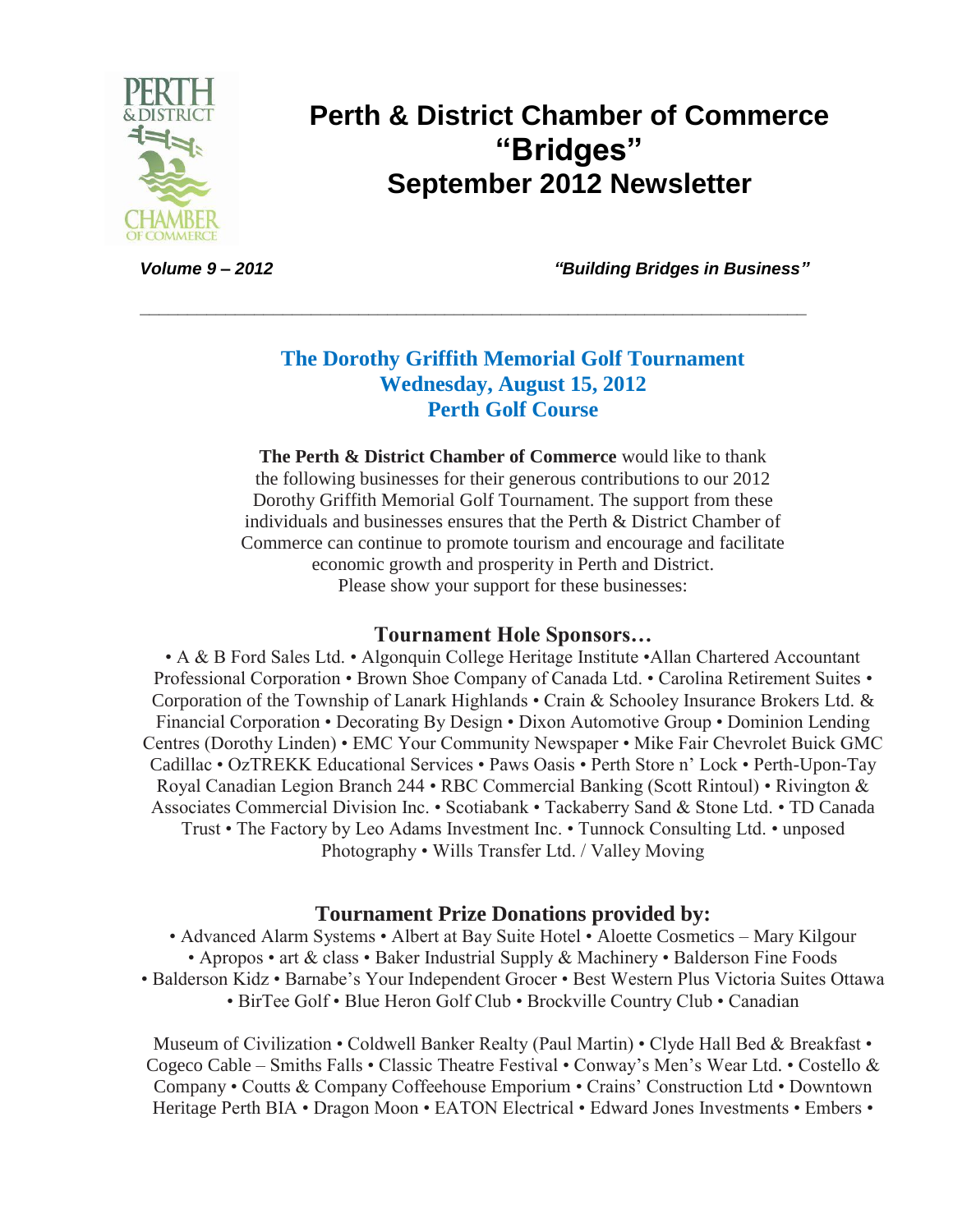EMC Your Community Newspaper • Ennis Leasing and Mobile Rentals • Eve & Glory • Gananoque Boat Lines • Ground Waves • Hillier & Associates Financial Planning • Home Furniture • IRISH–SCOT-TISH-SHOP • Kelly's Floral Market, Gifts and Home Décor • Kirsten Coughler • Lanark Mutual Insurance Company • Lanark Timber Run Golf Club • Little Shopaholics • Mapleview Golf & Country Club • M & M Meat Shops • Marine Museum • Mariposa Cruises • McMullen Furniture • Mex & Co. • Mike Fair Chevrolet Buick GMC Cadillac Inc. • National Arts Centre • Perth Golf Course • Perth Home Hardware Building Centre • Perth PC • Pine View Municipal Golf Course • Prodecal Ltd. • RBC Perth • Reiki Associates • Rideau Carleton Raceway • Rio Tay Home Boutique • Saunders Farms • Shaw Festival • Senecal Design Group • Shadowfax • Shoppers Drug Mart (Perth)• Solo Hair Creations • Sprigs n' Tots • Special Occasions • Strévé • Stone Cellar Restaurant • Studio Theatre • Tay BodyWorks • Tay River Reflections • The Beach House Massage and Bodyworks • The Book Nook & Other Treasures • The Bookworm • The River Guild Ltd. • The Vineyard Winery - Eric Beere • The Running Goat • Thousand Island Playhouse • Tips & Toes Nail & Body Salon • Upper Canada Playhouse • Upper Canada Village • Van Horne Manor • Waterside: A viva Retirement Community • Wills Transfer Ltd. / Valley Moving • Zoo Granby

#### **Our Specialty Sponsors:**

Rivington Rally Honda (Hole in One) • Brownlee's Metro Perth (Fruit stand) Best Western Plus Perth Parkside Inn and Suites (Live Auction) • Burns Jewellers Ltd. (Live Auction) • Canadian Tire Associate Store Perth (Live Auction) • Coldwell Banker Settlement Realty, Paul Martin (Dinner Sponsor) • Chiropractic Care & Longevity Centre ( Donation for Loot Bag) • Delicious Baking by Joan (Cupcakes) • Dominion Lending Centres, Dorothy Linden (Loot Bags) Foodsmiths (Beat the Pro) • EMC Your Community Newspaper (Chip to the Bag) • Kingsway Arms at Carleton Place Manor (Special Donations) • Maximilian Dining Lounge (Live Auction) • Ottawa Senators Hockey Club (Live Auction Item) • Perth Golf Course (Live Auction) • RBC Commercial Banking, Scott Rintoul (Hold onto Your Ball) • RBC Dominion Securities, Jim Noble (Cart Sponsor) • Simply Shaker (Live Auction) • The Factory by Leo Adams Investments Inc. (Putting Contest) • Town & Country Chrysler (Driving Range)

#### **Thank You to…**

Russ DeSilva of the Perth Golf Course, as well as their entire staff for doing a wonderful job of looking after us as well as Teaching Professional Jimmy Jozwiak, Perth Police Services, Jill Campbell, Kirsten Coughler, Kristina Bowes, Ron Farrell, Jim Kerruish, Sherri Lillico, Liz Taylor, Carol Quattrocchi, Pauline Fitchett, Kelsey Whyte and Jorden Keeley.

Thanks to all the participants! Thank you to the 2012 Chamber Golf Tournament Committee for organizing such a fantastic day! Thanks to: Chair Paul Martin, Scott Rintoul, Jane Farrell, Dorothy Linden, Hugh Colton, Mario Caya & Kirsten Coughler.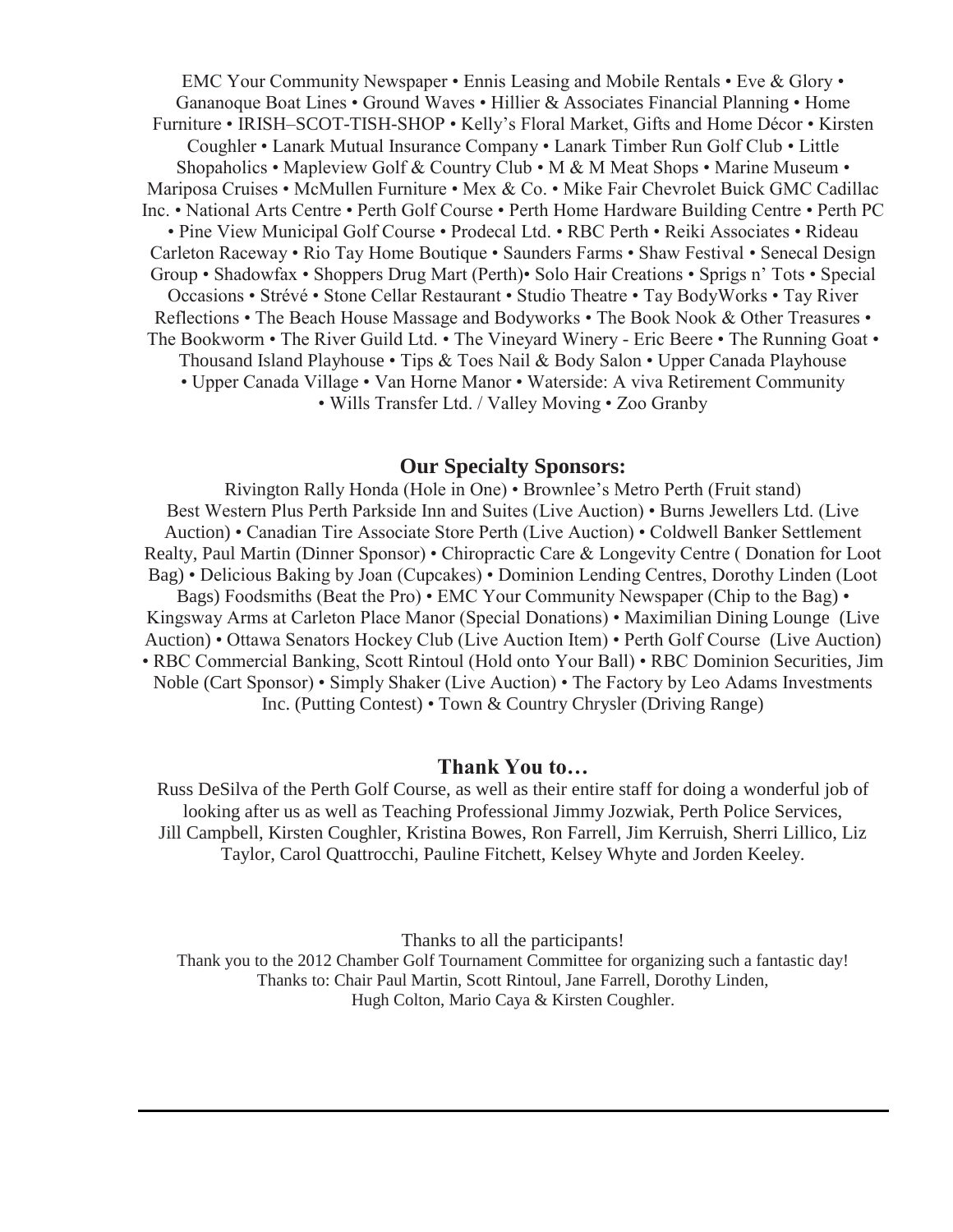# **2012 Annual Dinner Thursday, October 25th, 2012**

*Code's Mill on the Park*

# **\$75 incl. HST**

## **Social Hour 5:00 p.m. Dinner 6:00 p.m.**

## *"Award Presentations"*

**Sponsored by** 

**Business Achievement Award Sponsored by**

**Lanark Leeds Home Builders Association Builder Member Achievement Award**

ENBRIDGE



**EMC Your Community Newspaper**

**The Perth Medal** sponsored by The Town of Perth



Further information and Invitation to follow. Please register by **Thursday October 12th , 2012** Tel: 613-267-3200 Fax: 613-267-6797 Email: [welcome@perthchamber.com](mailto:welcome@perthchamber.com)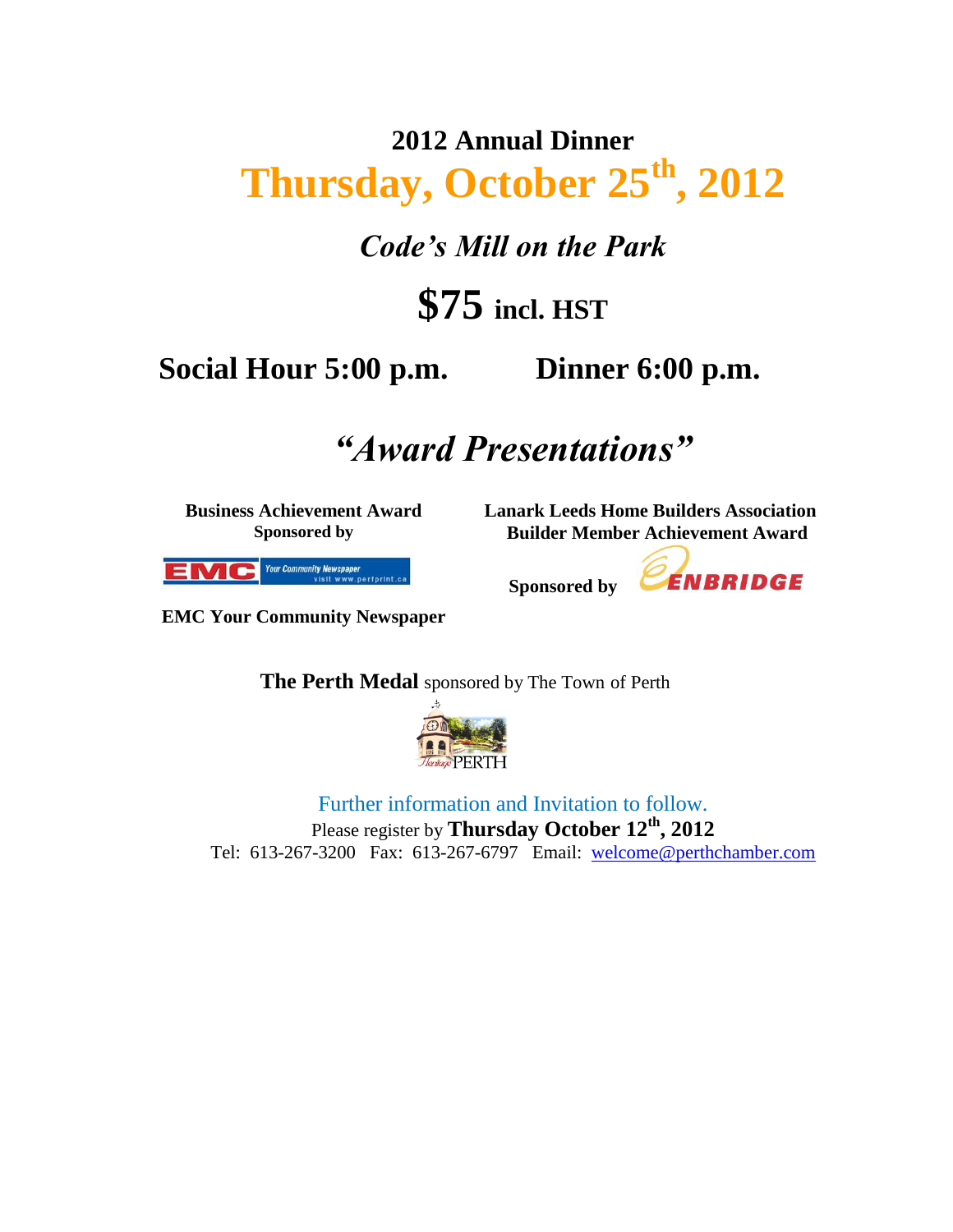#### **The Perth and District Chamber of Commerce Board of Directors is Accepting Nominations for the 2012 Business Achievement Award**

This is your opportunity to nominate a business that you think is deserving of receiving this award.

*Nominations must include the following criteria:*

- **1. The magnitude of the business achievement. The success recognized should have occurred primarily in the last few years. This is not a lifetime achievement award.**
- **2. The degree of positive economic impact on our community (investment, employment, taxes etc.).**
- **3. Community service on the part of the business or its employees.**
- **4. Does the business conduct itself in a manner exemplifying prudent, ethical and responsible business practices?**

The Award will be presented at the Chamber of Commerce Annual Dinner

#### **Deadline for submissions is Tuesday October 2, 2012 at 12 Noon**

Please contact the Perth and District Chamber of Commerce and speak with Pauline for complete details and criteria to nominate a business. 613 267-3200 1 888 319 3204 Fax: 613-267-6797 [welcome@perthchamber.com](mailto:welcome@perthchamber.com) 

[www.perthchamber.com](http://www.perthchamber.com/)

### **Prizes, Prizes and More Prizes!!!!**

The **Surprise Raffle** at our Annual Dinner has been such a huge success over the past three years, that we are offering it again this year.

Once again there will be "party crackers" available for purchase at the registration desk. Some of the crackers will be filled with exciting prizes. As guests of the dinner you will have the opportunity to purchase a cracker with the chance of winning whatever is inside.

If your business is interested in participating in this fun event by contributing to the prizes, please contact Pauline. We welcome **any donation** that your business would like to contribute.

**\_\_\_\_\_\_\_\_\_\_\_\_\_\_\_\_\_\_\_\_\_\_\_\_\_\_\_\_\_\_\_\_\_\_\_\_\_\_\_\_\_\_\_\_\_\_\_\_\_\_\_\_\_\_\_\_\_\_\_\_\_\_\_\_\_\_\_\_\_\_\_\_\_\_\_\_\_\_**

## **Advertising in the 2013 Visitor Guide**

If you are interested in having your business featured in the 2013 Visitor Guide, you must move on this now. The EMC Community Newspaper is now reserving advertisement spots for the Guide. Please remember that as a member of the Perth and District Chamber of Commerce, you receive a 5% discount on advertising in the Guide.Please contact the EMC Community Newspaper at 613 267-1100 and ask to speak to Kevin Hoover, Advertising Consultant.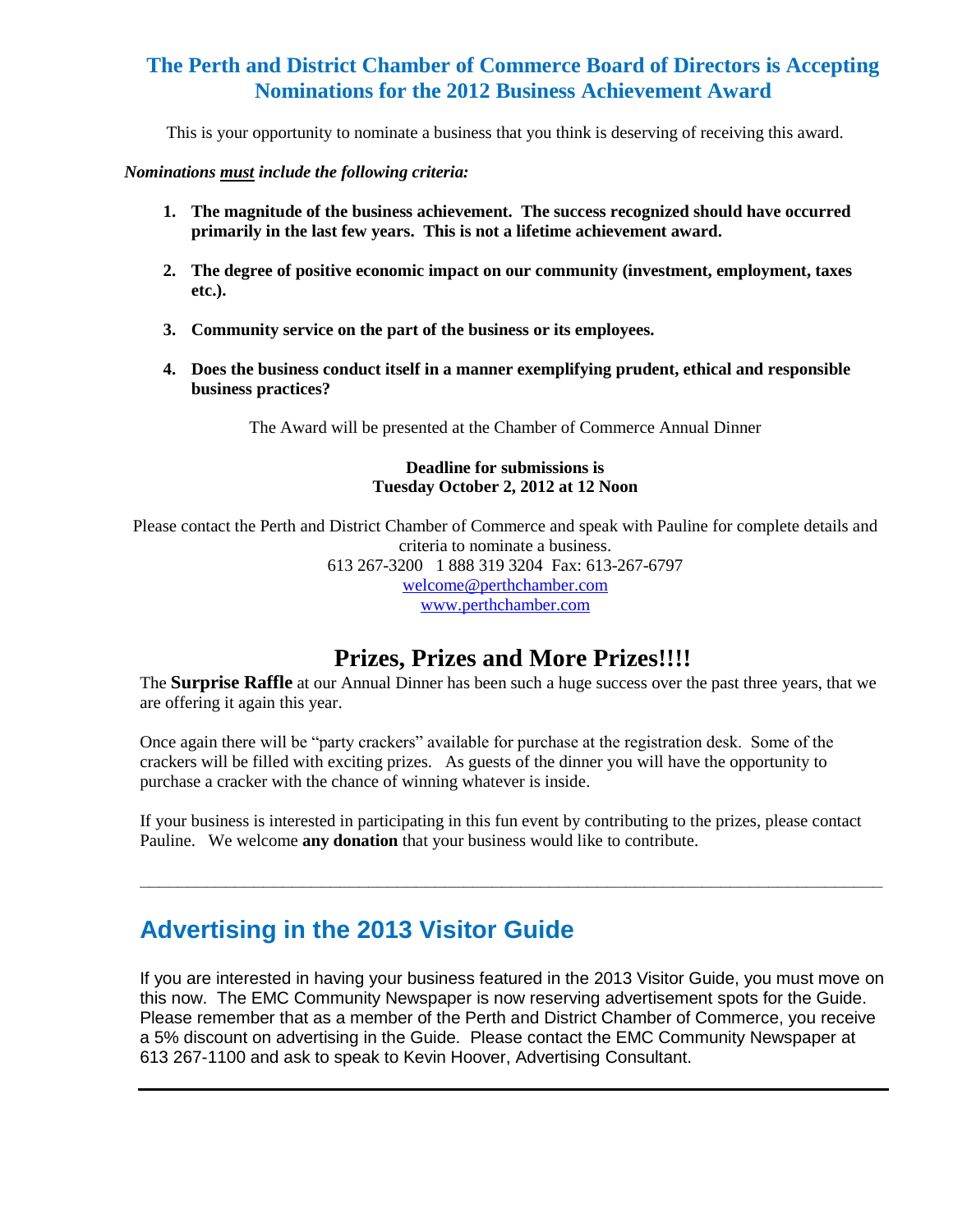## **Upcoming Events**

#### **"Branding your Business for Success"**

Part 1 of a 2 part Educational Series with the Chamber **Presenter:** Roy van der Mull, founder of VDMA Training and Consulting Inc. **Date:** Tuesday September 18, 2012 **Time:** 5:30 pm – 8pm (networking from 5:30 – 6pm) Perth & District<br>Union<br>Public Library **Location:** Perth & District Union Library



#### "**After 5" Networking Mixer at Kelly's Floral. Gift. Home. Gourmet**

Come, have fun networking while enjoying Kelly's Tea Party! **Date:** September 25, 2012 **Time:** 5 pm – 8 pm (Drop in when you can) **Location:** 63 Gore Street, Perth

#### **"Developing Your Personal Business Skills"**

Part 2 of the Chamber's Educational Series **Presenter:** Roy van der Mull, founder of VDMA Training and Consulting Inc. & Kirk Lidbetter of

Lidbetter Solutions. LIDBETTER SOLUTIONS Lidbetter Solutions. More information to follow. **Date:** Tuesday October 16, 2012

**Perth & District Chamber of Commerce Annual Dinner is set for October 25, 2012:** Mark the date on your calendars.

**The Chamber is currently working on events that will take place in September and October. Be sure to read your emails in the coming weeks.**

### **Member News**

We are sad to say that after six great years, janie h knits will be closing and moving on or in Janie's words – "Casting Off". We would like to wish Janie all the best in the future.

**\_\_\_\_\_\_\_\_\_\_\_\_\_\_\_\_\_\_\_\_\_\_\_\_\_\_\_\_\_\_\_\_\_\_\_\_\_\_\_\_\_\_\_\_\_\_\_\_\_\_\_\_\_\_\_\_\_\_\_\_\_\_\_\_\_\_\_\_\_\_\_\_\_\_\_\_\_\_**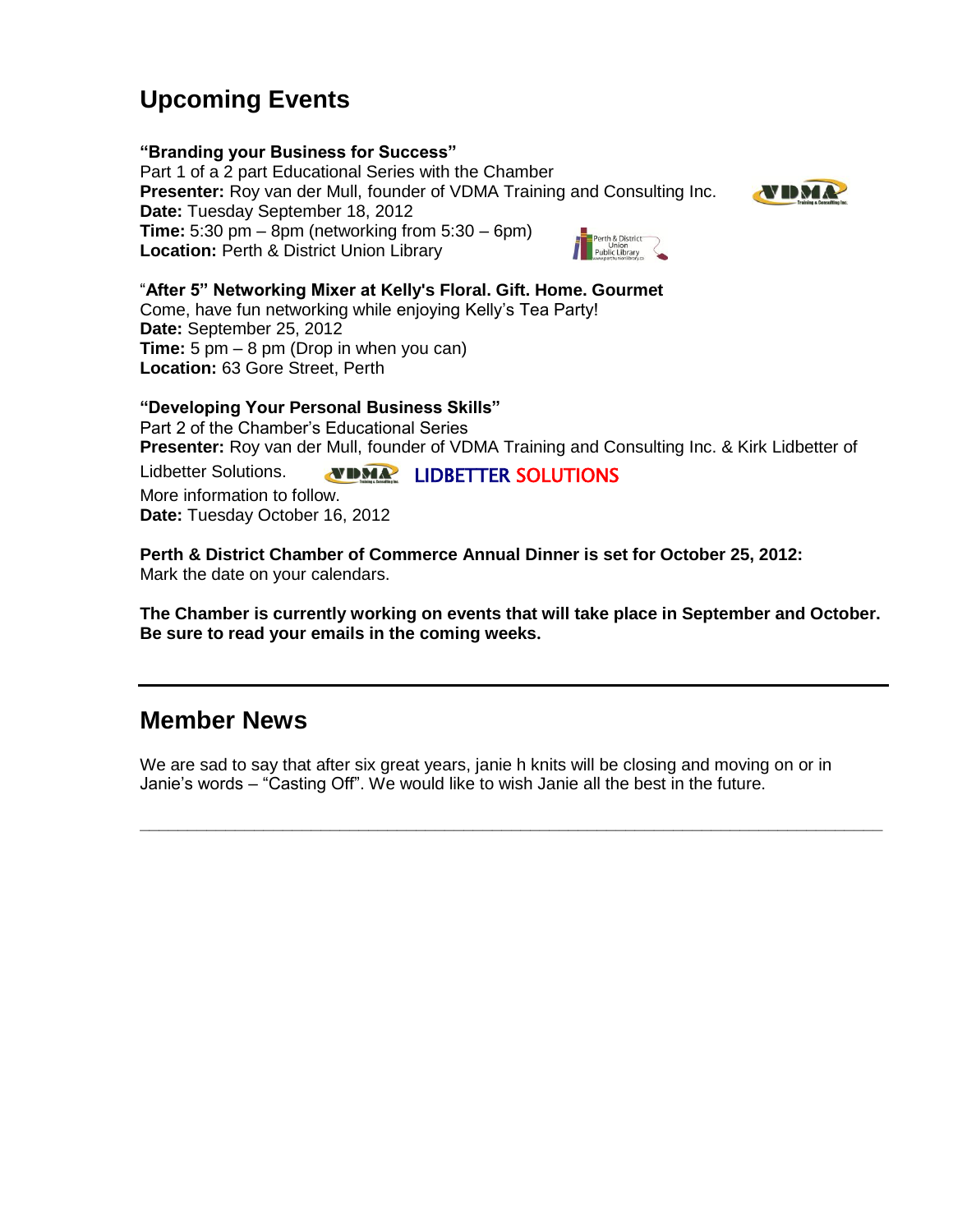

 "After 5 Mixer" **Tea Party** 



**Kelly's and the Perth & District Chamber of Commerce invite you to our September "After 5 Member Mixer" Networking Event. Please RSVP the Chamber Office by September 21, 2012. Can't wait to see you there!**

**\_\_\_\_\_\_\_\_\_\_\_\_\_\_\_\_\_\_\_\_\_\_\_\_\_\_\_\_\_\_\_\_\_\_\_\_\_\_\_\_\_\_\_\_\_\_\_\_\_\_\_\_\_\_\_\_\_\_\_\_\_\_\_\_\_\_\_\_\_\_\_\_\_\_\_**

**\_\_\_\_\_\_\_\_\_\_\_\_\_\_\_\_\_\_\_\_\_\_\_\_\_\_\_\_\_\_\_\_\_\_\_\_\_\_\_\_\_\_\_\_\_\_\_\_\_\_\_\_\_\_\_\_\_\_\_\_\_\_\_\_\_\_\_\_\_\_\_\_\_\_\_\_\_**

### **Chamber Benefit – Visitor Guide Advertisement Discount**

**\_\_\_\_\_\_\_\_\_\_\_\_\_\_\_\_\_\_\_\_\_\_\_\_\_\_\_\_\_\_\_\_\_\_\_\_\_\_\_\_\_\_\_\_\_\_\_\_\_\_\_\_\_\_\_\_\_\_\_\_\_\_\_\_\_\_\_\_\_\_**

Receive a **5% discount** on advertising in the annual Perth & District Visitor Guide. Each year, 45,000 copies of the guide are printed and distributed locally and throughout Canada, as well as available electronically on the Chamber website. This is a very popular promotional item for Perth & District. Be a part of the guide and help tourists and residents find you!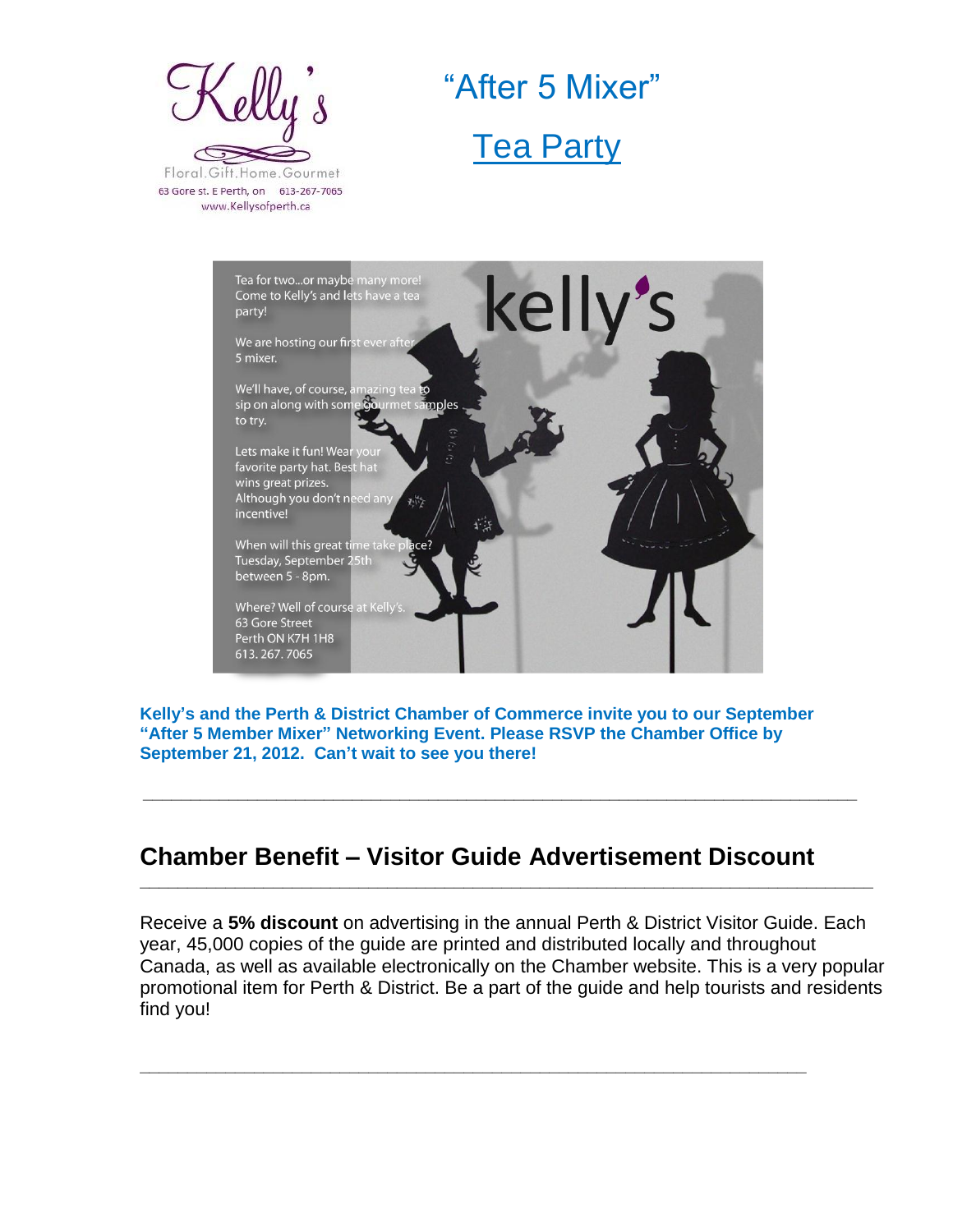## **Member Profile of the Month: Whiticar Auto Body**



*(Written and submitted by Whitcar Auto Body).*

Whiticar Auto Body provides excellent customer service and reasonably-priced, quality repairs that exceeds our customers' expectations.

We treat each customer in a professional, friendly and relaxed manner.

Whiticar Auto Body received Perth Courier's Readers' Choice Awards in 2009, 2010 and 2011.

We take pride in being a quality repair facility and are pleased to be designated as a certified PPG collision repair centre.

Whiticar Auto Body has been serving the auto body repair needs for Lanark County residents since 1972.

Special thanks go to all Chamber of Commerce members who continue to recommend Whiticar Auto Body to their clients, friends and family.

### **We Welcome Our Newest Members**

| <b>Kanata Granite</b><br>Vasil Lupsac<br>613-836-7497<br>5862 Hazeldean Rd.<br>Kanata, ON K2S 1G2<br>vkanata@gmail.com<br>www.kanatagranite.com                        | With over 10 years experience in granite counter<br>tops, marble tile, granite tile, stone, and more.                                                                                                                                                                                                                                                                                |
|------------------------------------------------------------------------------------------------------------------------------------------------------------------------|--------------------------------------------------------------------------------------------------------------------------------------------------------------------------------------------------------------------------------------------------------------------------------------------------------------------------------------------------------------------------------------|
| <b>The Garbage Gofer</b><br>Rick White<br>RR <sub>3</sub><br>384 Kenyon Road<br>Perth, ON K7H 3C5<br>613-812-5128<br>boxandskid@hotmail.com<br>www.thegarbagegofer.com | Our Business is Picking UP!" We ease the burden<br>of junk /garbage removal from home renovations,<br>clean-up, moving and much more by bringing in a<br>dumpster or our large dump truck, loading it and<br>hauling it away. Dumpsters also available for rent,<br>to fill at your convenience, then we pick it up and<br>dump it. Call today for a full list of services we offer! |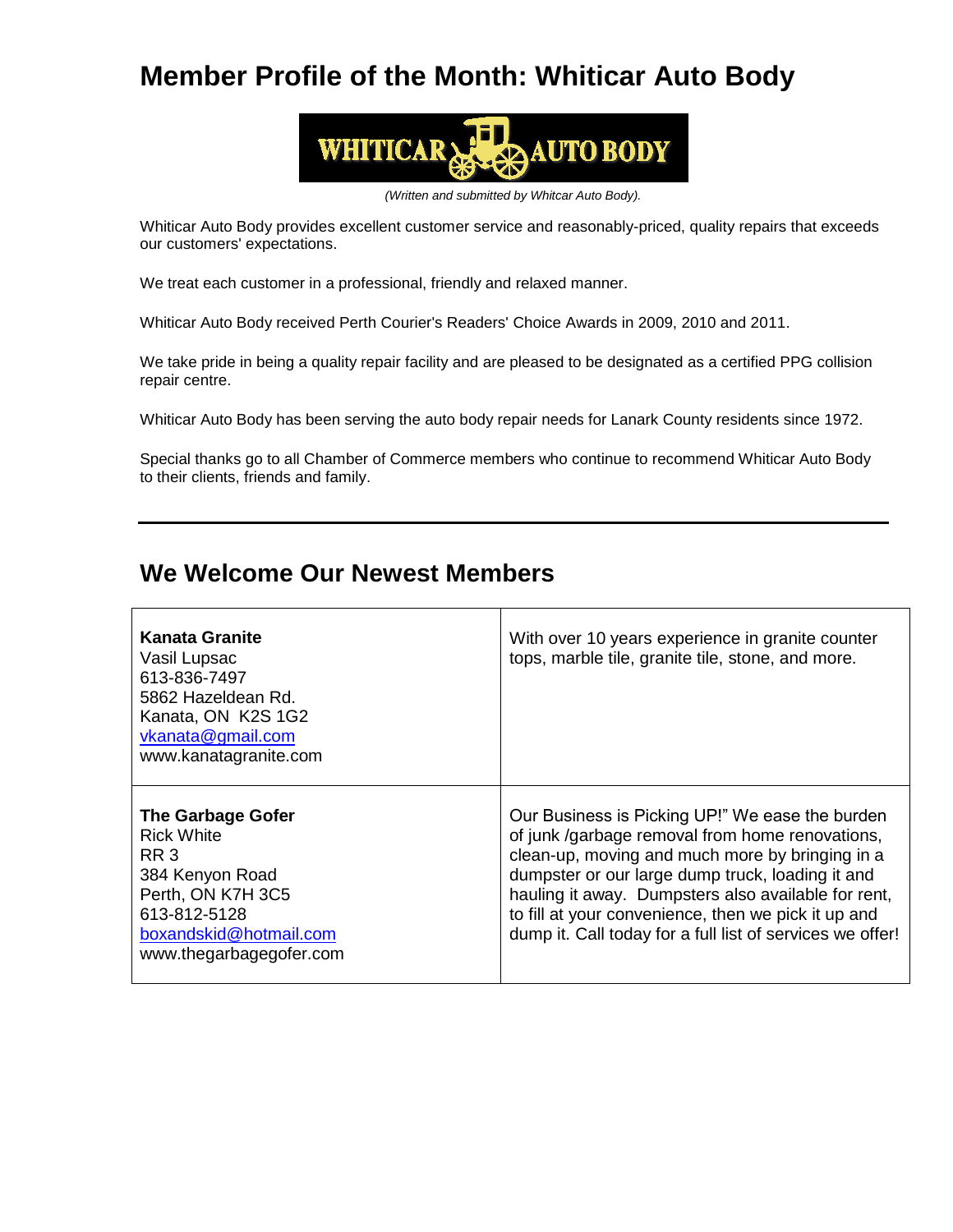



## **THE PERTH AND DISTRICT COMMUNITY FOUNDATION**

**\_\_\_\_\_\_\_\_\_\_\_\_\_\_\_\_\_\_\_\_\_\_\_\_\_\_\_\_\_\_\_\_\_\_\_\_\_\_\_\_\_\_\_\_\_\_\_\_\_\_\_\_\_\_\_\_\_\_\_\_\_\_\_\_\_\_\_\_\_\_\_\_\_\_\_\_\_\_**

## **CHRISTMAS GALA**

#### *Location: Best Western Plus Parkside Inn and Spa 82 Peter Street, Perth*

### **Friday, November 30th, 2012 from 6 to 10 p.m. Hors d'oeuvres & Cocktails from 6 to 8:30 p.m. Cash Bar 8:30 to 10 p.m. Live Auction 7 p.m.**

**Donation: \$100 per person Payable to: The Perth and District Community Foundation \$75 charitable tax receipt will be issued.**

**A special room rate of \$124 based on single or double occupancy has been arranged with Best Western Plus Parkside Inn and Spa for the evening of November 30th. A block of rooms is reserved until October 30th and after that date, rooms will be subject to availability. Please advise the hotel when booking that you are attending The Perth and District Community Foundation Gala.** 

**Tickets are available now from Lisa Dowdall at our new Corporate Sponsor-Kelly Huibers McNeely Chartered Accountants, 16 Gore Street W, Perth 613-267-3372 or by e-mail at [ldowdall@khmpc.ca](mailto:ldowdall@khmpc.ca)**

**Thank you for your continued support of your Community Foundation.** 

[www.pdcf.ca](http://www.pdcf.ca/)

**\_\_\_\_\_\_\_\_\_\_\_\_\_\_\_\_\_\_\_\_\_\_\_\_\_\_\_\_\_\_\_\_\_\_\_\_\_\_\_\_\_\_\_\_\_\_\_\_\_\_\_\_\_\_\_\_\_\_\_\_\_\_\_\_\_\_\_\_\_\_\_\_\_\_\_\_\_**

## **Display at Barnabe's Your Independent Grocer**

The Member Display at Barnabe's has been very popular this summer! We have noticed that some of the sections are quite low. Please consider restocking the display with your brochures if they are running low. We have especially noticed the dining section in need of more brochures. Thank you for your assistance in promotion of your businesses.

**\_\_\_\_\_\_\_\_\_\_\_\_\_\_\_\_\_\_\_\_\_\_\_\_\_\_\_\_\_\_\_\_\_\_\_\_\_\_\_\_\_\_\_\_\_\_\_**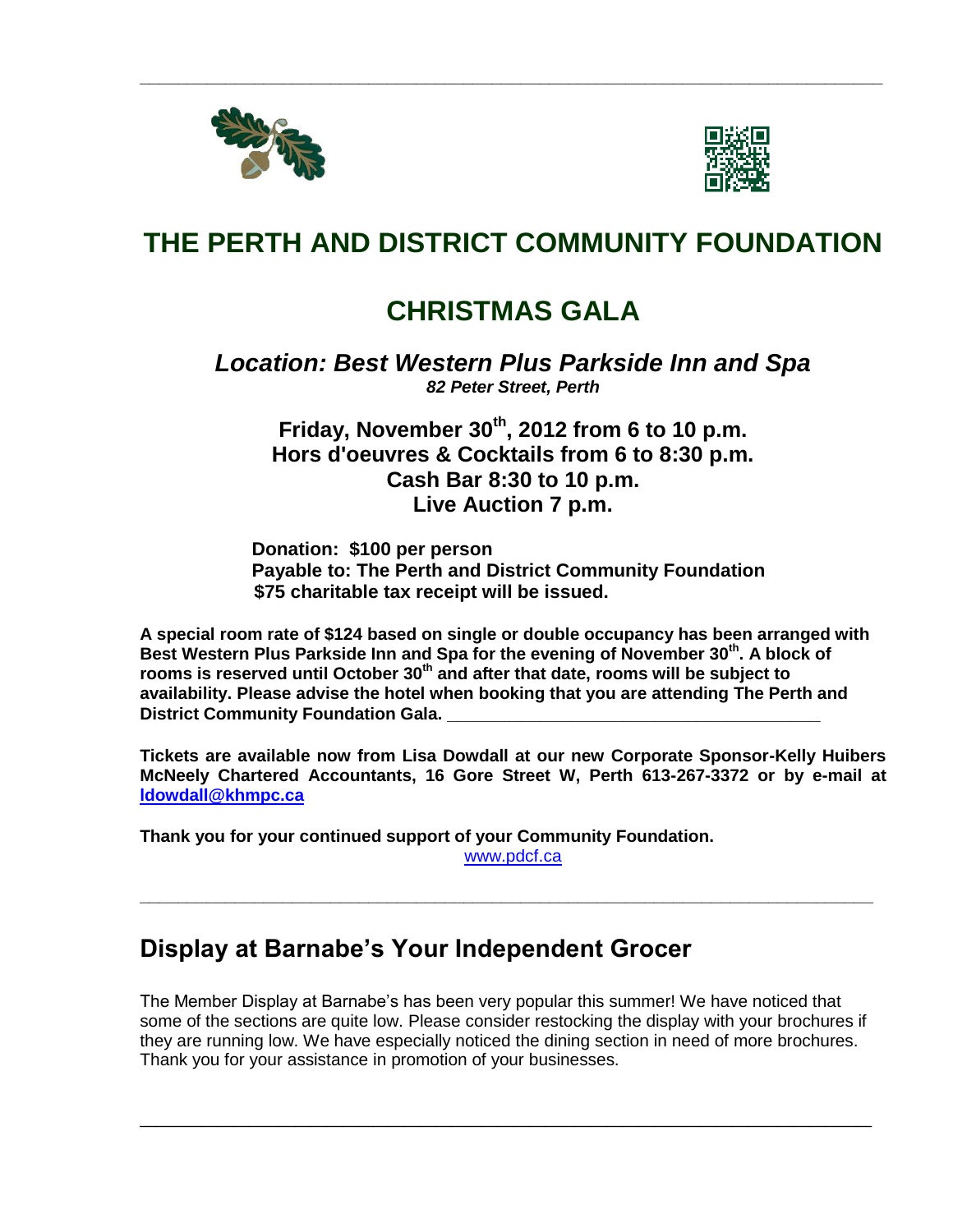## **Members' Corner (1)**

*This space is available to any member wishing to place an advertisement. Please contact the Chamber office for details. (Written and submitted by Kingsway Arms at Carleton Place Manor).*

#### **Did you know that your Animal Shelter may be forced to close their doors December 31st? Help them raise enough FUNDS to stay open.....**

**Walk your PAWS for LAWS Walkathon**. Two and four-legged participants meet at the Carleton Place arena for a 2K, 5K or 10K walk along the Mississippi River in Carleton Place, September  $23<sup>rd</sup>$ , from 10 a.m. until 3 p.m. Every step taken will help to raise funds for the animals of the Lanark Animal Welfare Society. There will be prizes, food, and fun for all. Go to [www.lanarkanimals.ca](http://www.lanarkanimals.ca/) or [events@lanarkanimals.ca](mailto:events@lanarkanimals.ca) for registration and sponsorship forms.

#### **OTHER FUNDRAISING INITIATIVES**

**Prescott Music Rally for L.A.W.S.; October 5th, 8pm., Perth Theatre**

**PAWS for L.A.W.S. Bank and Fitz, Kanata, Month of September**

**Pet Fest: Carleton Place, Saturday, October 13th, 2012**

**Pet Portraits with Picture It Studio, Carleton Place, October 12-14th 2012**

**Janis Joplin Tribute Show, October 26th, Smiths Falls Civitan**

**L.A.W.S. Booth at Carleton Place Woman's Fair: November 3rd 2012**

**AMBUSH in concert, Perth, November 9th, 2012**

**Pet Tales, at Read's Book Shop, Carleton Place, November**

#### **Lend a PAW for LAWS Volunteer Drive**

Contact L.A.W.S. to see how you can help and to find out more about these fundraisers! events@lanarkanimals.ca

### **At The Chamber**

Well, summer is coming to an end. I hope all of you have had a successful and enjoyable summer. Now that we are into September we will be continuing our successful "After 5 Mixers". This is a great opportunity for you to meet and network with other Perth & District Chamber of Commerce Members. Our next After 5 is coming up on **Tuesday September 25th at Kelly's Floral. Gift. Home. Gourmet.** The team at Kelly's is planning a special "Tea Party" just for us. Be sure to mark your calendars. At all of our After 5's, you can drop in any time. If you aren't able to make it for 5 then be sure to stop by when you can. What a great way to find out about Kelly's and to help others find out about you!

**\_\_\_\_\_\_\_\_\_\_\_\_\_\_\_\_\_\_\_\_\_\_\_\_\_\_\_\_\_\_\_\_\_\_\_\_\_\_\_\_\_\_\_\_\_\_\_\_\_\_\_\_\_**

As well, the Chamber is offering two Educational Seminars, one in September and one in October. Be sure to read about them in this newsletter and watch for your invitation in the next couple of days.